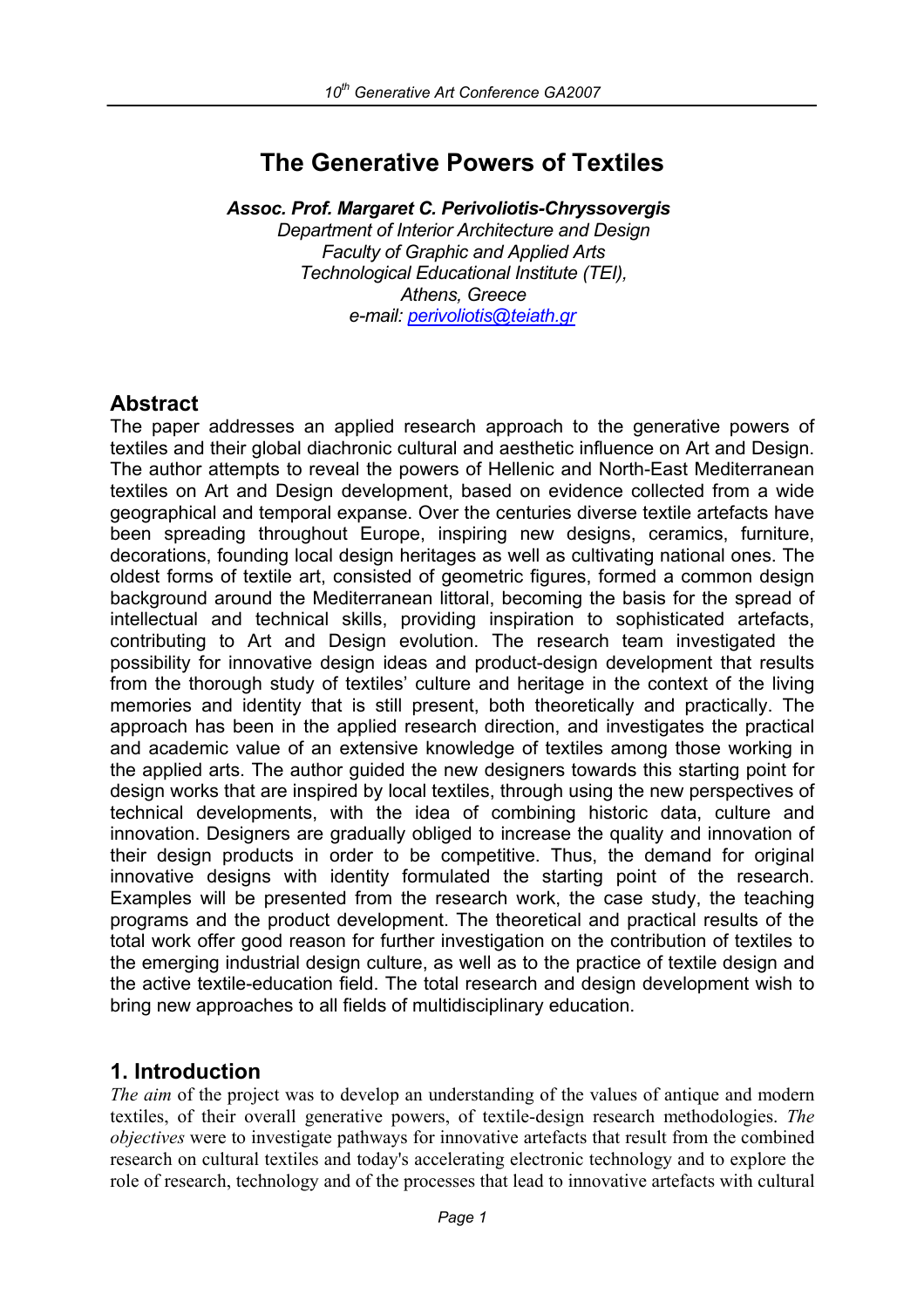identity. The project was *targeting* to create new opportunities, visions, skills, directions and media for textile design students, professional designers and producers.

Cloth accesses an astonishingly broad range of human experiences. It is the raw material from which things are made, and has various associations: sensual, somatic, decorative, functional and ritual. Textiles are part of our everyday lives, their very familiarity and accessibility invites a range of speculations about their personal, social and cultural meanings. Textiles cover our body and our surrounding in thousands of variations, by hiding, protecting, warming, connecting, separating, enchasing and exposing. They follow our life from birth to death. They are materials of enormous importance, prime necessity, great variety and demand. It is actually this opulent variety of textiles that make them an incomparable human creation. Clothing is made from textiles, which are themselves among the first composite materials engineered by humans. Everyone is wearing clothing. It conveys a sense of the wearer's identity, provides protection from the environment, and supplies a convenient way to carry all the paraphernalia of daily life. Textiles and clothing are also of great importance to the survival of the human race, playing key role in society, too. They are weather protections of the body, interrelated to sex and social rank, expressing characteristics and ways of living and thinking, of groups and individuals, of time periods and societies, projecting differences and similarities, capturing human nature. Textiles transcend boundaries, as they unite and divide mankind. The mode of dress differentiates friend from foe and peasant from prince. Changes in the appearance and types of textiles and garments through the ages are a significant indicator of social, economic and chronological changes.

# **2. Textiles**

Clothes began from the efforts of people to cover the human body by the skin of an animal, to be replaced later by a rectangle piece of loomed cloth wrapped around the body, inevitably forming folds, embracing it in a variety of elaborate ways, creating garments that are often distinguished by their quality and simplicity [1]. Closely connected with the practical need of humans to be clothed is the desire for beautification of the imperative clothing with colours and patterns. From a historical point of view, dyeing is as old as the textile industry itself. According to Greek mythology Ariadne, the goddess of spinning and weaving, was the daughter of Idon, the dyer. This is an interesting chronological coincidence that shows how intimately the art of dyeing was connected with sister arts. Spinning and weaving goes back to the dawn of civilization to at least 8000 years ago, with the first materials probably woven like a basket, without loom [29]. Textile production around the Mediterranean littoral from antiquity was, and still is, mainly a woman's work and to this they devote more time than in their other pursuits. Clothing was usually homemade by the ladies of the house and the female slaves [20]. Quite often the task was considered a religious duty and an honour for women, as it was the case with the *'peplos'* of the statue of goddess Athena. Weaving was an occupation of the ladies of the highest status. In the *Iliad* Homer mentions that goddess Athena wears dresses she wove herself; in the *Odyssey* he states that queen Arete has offered to Odysseus clothes she had made with her female-slaves' help, while Penelope is described to weave and re-weave a piece of cloth to postpone second marriage [30]. Textiles and clothing have been also a great attraction of the travellers of antiquity since the Egyptian and Hellenic Bronze era. It is evident that travelling was quite limited at that time to few intellectuals with curiosity [26]. Democritos, Herodotus, Plato, Aristotle, Ptolemy were some of the well-known travellers of the ancient world and via those travellers curiosity, fabulous hand made rare textiles moved from India and China to Egypt, Greece, Rome and the Black Sea littoral, inspiring and transplanting diverse local cultures, founding local heritages and cultivating national ones.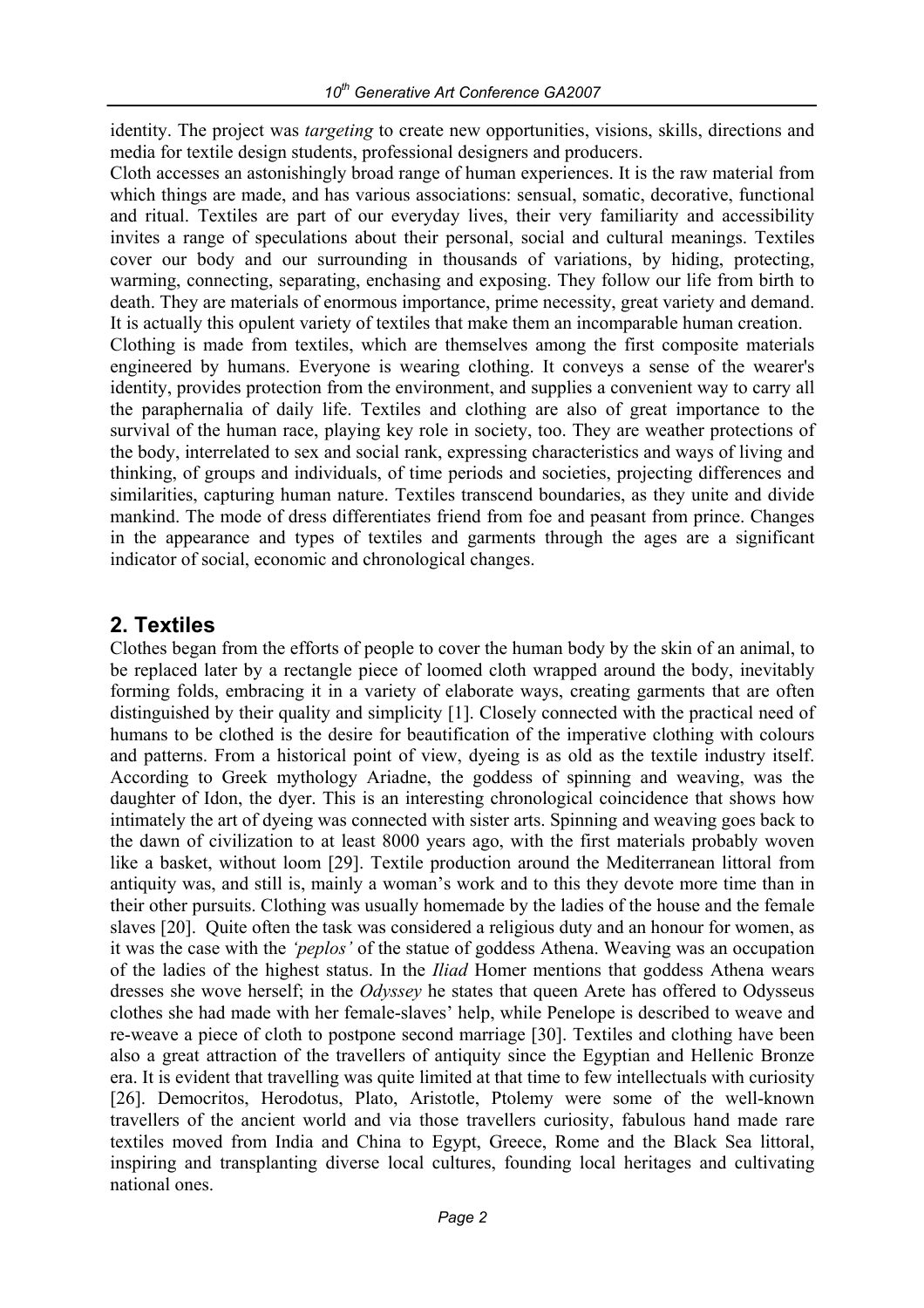During recent years, the textile design industry has highlighted the strong position of hand made items and natural fibres. The "*traditional*" fabrics have come back with the use of various techniques of mechanical and chemical finishing. Clothing industries and producers of home textiles had turned back towards natural materials such as linen, cotton and wool into their collections. Natural fibres are applied in a whole assortment of products from clothing, bedclothes and upholstery to window decorations, carpets and fitted carpets. After a period of fascination with plastics, the conviction that natural fibres are especially precious materials is becoming more and more popular. They are ecological and have very good application and aesthetic qualities.

# **3. Textiles and Cultural Heritage**

Designing textiles is a conscious process, carried out by synthesizing visual, aesthetical and applied means, which can be expressed in forms and creations. It is also a subconscious process expressing the designers' inner world, marked by their identity. The evolution of an idea into an innovative form of clothing has always been a challenge for any designer, unknown or a famous, exercising his or her imagination and reason. The form always emerges from many factors as a result of the original concept, though it is considerably modified during the process of creation. It expresses the artist's vision and culture, as far as this is possible, within the limitations of materials and techniques. Social groups express their cultural values through their demands, ideologies and preferences, and their aesthetic values have been improved through the distribution of various man-made products, and via their positive or negative appreciation of them. Industries are fully aware of that, and want to influence popular aesthetic values in order to flood the market with products, which are based on their selected standards. It is these very aesthetic standards, which are used by the producers to manipulate consumer demands not only in textile products but also in textile art.

The art of design/textile design stands in intimate relationship with materials, purposes, forms and styles. In many instances, depending on the form of the objects, it is also influenced by the materials in use, the manner in which the natural objects are presented, the purposes for which an object is created, as well as by the nature and the culture of the different people involved at different times, reflecting the spirit of the times, the political or religious ideas of the people, and the effects of foreign cultures. The styles so formed are the truthful expression and presentation of the character of the people of a certain area in a certain historic epoch, and constitute part of their cultural heritage [25]. Design is the product of its epoch rather than of a single person, and local heritage is the catalyst that enables the expression of the same designs seen in nature and which are inspired by the same fauna and flora in a different fashion, according to the culture in which it exists. The use of particular designs is linked to traditions, reflecting unchanged believes, customs and hierarchies, often with spiritual meanings. There is a complex relationship between textile design and identity, connected to aspects as culture, heritage, religion, social status and caste.

Culture and heritage have made a great contribution to textile development. The oldest forms of textile designs consisted of geometric figures such as circles, bands, straight and curved lines, which were drawn in categorical regularity, according to a certain rhythm, and conforming to the structure of the objects they adorned. They formed the common design background throughout the Mediterranean littoral, were the basis for the spread of intellectual and technical skills and provided the inspiration the Europeans needed to create more sophisticated designs. Local cultures remain one of the outstanding inner strengths of Europe and via history they have long contributed to textile design evolution. Across the centuries, Europe and European intellectuals have preserved their attachment to their heritage. The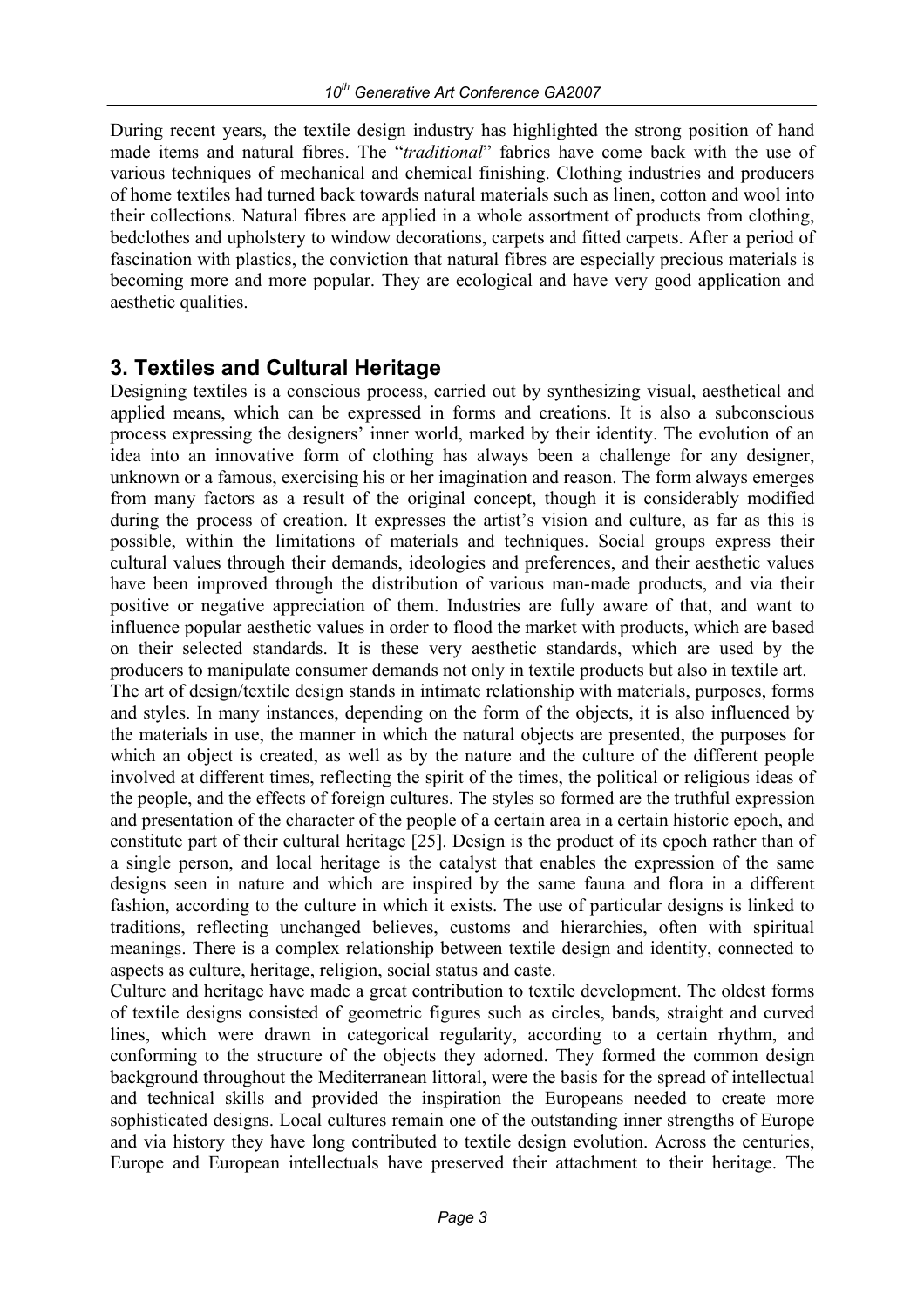values of European cultural heritage are appreciated again, enriched with experience, new ways of thinking and techniques.

Reconsidering textile art and design from a new viewpoint and with new media is a real design work, because during the process of designing, the artist views things without preconception. It is also a human-centred approach, in the very broad meaning of the term, since textiles and culture are fundamental parts of human nature. Of course if one is unfamiliar with the real textile culture, the attempt to recreate or unite it with industrial products can destroy both the form and the artist's intention. The revival of textile culture and heritage through industrial design doesn't mean mere imitation of old designs. Actually they need to be fully understood and a renewed appreciation of traditional culture should be gained. It is vital to develop cultural originality and distinctiveness, and to design textiles and products that reflect cultural background in ways that establish one's identity and originality. When this distinctiveness is reinterpreted in terms of form, image and symbolism, and is compounded into products local industrial competitive powers will be definitely strengthened. Education is a very important factor in forming cultural-consciousness and the increasing opportunities offered by multimedia and the Internet help us to get closer to the values of textiles and cultural heritage [21].

#### **4. Textile Design Research**

The research team and the working group faced the fundamental question if textile design is a valid research area and technique - to be proved a valuable one. Design research by definition changes the state-of-the-world through the introduction of novel artefacts, which is the motto of the present case study. Design research is distinguished from design by the production of interesting to a community new knowledge. Design is distinguished from design research within its community of interest by the intellectual risk, the number of unknowns in the proposed design which, when successfully surmounted, provide the new information that makes the effort research and assures its value. Creativity is essential to any design effort. All design disciplines, including textiles, have a long history of building their knowledge base through the construction of artefacts and via the evaluation of artefact performance that follows the construction. Textiles are a strongly construction-oriented discipline, with a history extending over thousands of years to the pre-historic era.

Research in textiles has developed, expanded to technical textiles, while is still maintaining activity in important traditional textiles. Projects integrate textile design with technology and the study of the aesthetic concepts associated with the incorporation of shape and materials. Research is carried out also in the textile/clothing interface, in methods for measurement of textile aesthetics, for fabric mechanics, computer-aided 3D modelling and visualisation techniques, linked to human body, and in face modelling developed to simulate garment drape. Electronic textiles, also referred to as smart fabrics, Intelligent textiles and Nanotextiles are quite fashionable right now, prooving that textiles are more than just cloths and curtains. Fabrics can catch bullets, fight infection, light up, warm, cool, and even react at the blink of an eye. Whether used as life-saving device or for sheer novelty factor, the latest innovations in textile effects are opening ways for textile developing beyond conventional limits. Their close relationship with the field of computer wearables gives many diverging research directions. On one end of the spectrum, there are pragmatic applications such as military research into interactive camouflage or textiles that can heal wounded soldiers. On the other end of the spectrum, work is being done by artists and designers in the area of reactive clothes: "second skins" that can adapt to the environment and to the individual. Fashion, health, and telecommunication industries are also pursuing the vision of clothing that can express aspects of people's personalities, needs, and desires.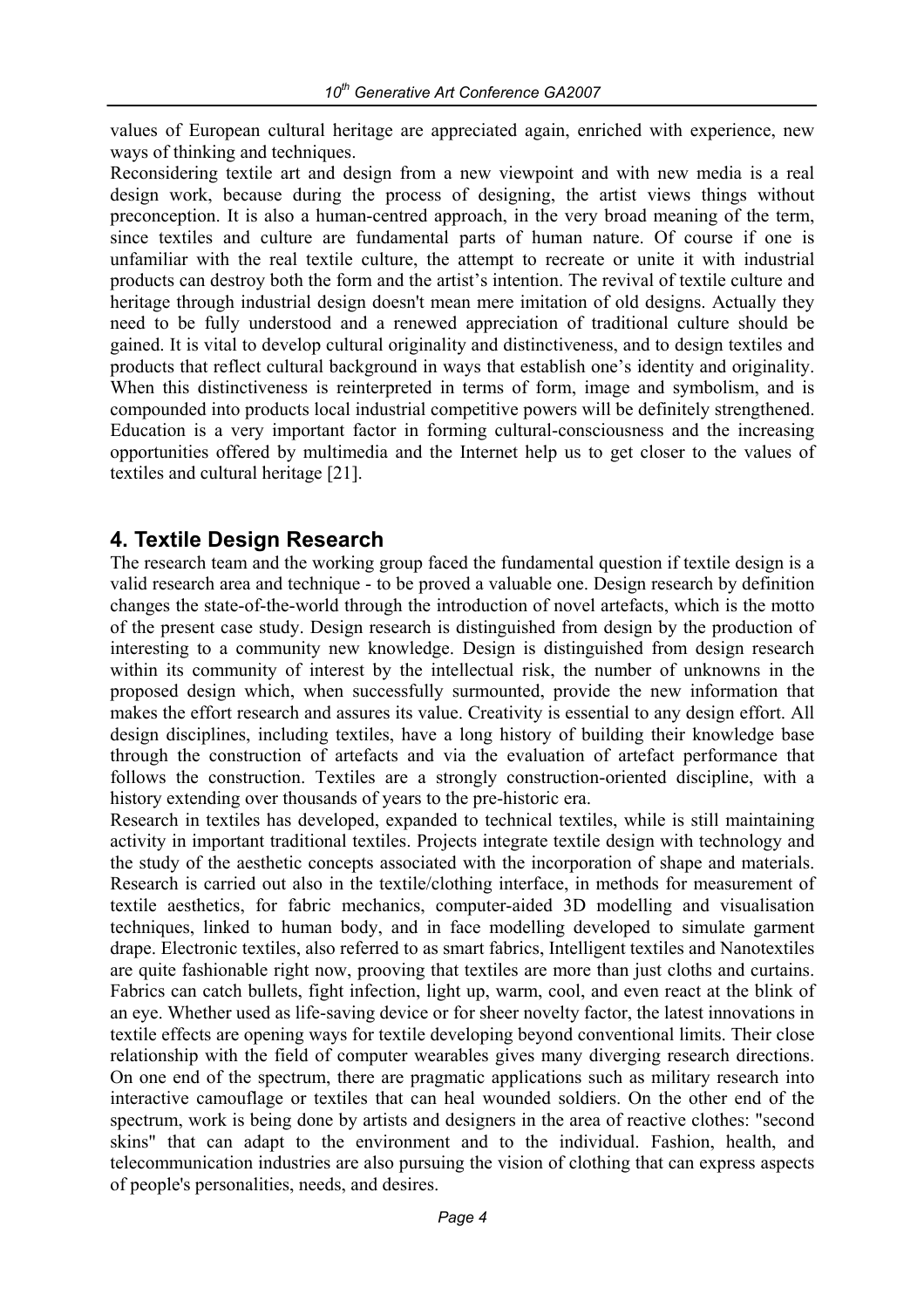Conductive yarns and fibers are used for power delivery, communication, and networking. These textiles are created using traditional textile manufacturing techniques: spinning conductive yarns, weaving, knitting, embroidering, sewing, and printing with inks. Leading apparel companies are successfully commercialising clothing with added functionalities, revolutionasing fabrics and high fashion markets in the years to come. Textile effects are created with the most exciting technologies of tommorow, like the shock-absorbent or breathable fabrics. One of the greatest challenges in the fabric enchancement are the Nanotextiles. Improoving the quality and value of textiles without impacting texture at all has been very difficult, but scientits have discovered that this can be achived by modifing fibers and fabrics at the nano scale. Groundbreaking enterprices are making commercial applications using nanofibres and nano-scale membranes and coatings. A system called Robotic Fibber Assembly and Control can mold a non-woven fabric of melt-blown nanofibres onto a mannequin, manufacturing a garment without cutting and sewing, shaping them into lightweight, high-performance protective clothing. Further research is underway to incorporate electro-spinning technology with the system, to reduce garment weights while increasing protection. This technology is available for soldiers and fire fighters to protect themselves from almost anything.

Textile design research can contribute to better theories and practices: the methodological construction of textiles and textile products/artefacts. The phase of textiles research on which reflection and analysis focuses and the level of abstraction to which the reflection and analysis generalize, determine precisely what is obtained from a textile design research effort. The construction phase of a textile design research effort can be an experimental proof of a method, or an experimental exploration of a method, or both. The problem statement is subject to revision as the design research effort proceeds. Evaluation takes place continuously in any design/textile design process, research or otherwise, since a large number of "microevaluations" take place at every textiles decision. Each decision is followed by a "thought experiment" in which that part of the textile design is mentally exercised by the designer. Research in the area of textile education is also vital in order to ensure that academics are at the forefront of textile and clothing industry developments, to ensure that the teaching is always up to date, and to prepare the graduates in an appropriate way for the world of work.

#### **5. The Generative Powers of Hellenic Textiles**

The earliest Hellenic civilizations thrived 4,000 years ago, but their culture still impacts arts, philosophy, science, literature, politics, and even fashion. Ancient Greek clothing is of increasing interest to scholars in many fields, including archaeology, anthropology, art and design. Unfortunately Greek mild climate is one of the worst to preserve archaeological textiles, since only extremely dry climates are ideal for preserving almost any type of fabric. Clothing in ancient Greece was plentiful, of a relatively high standard in terms of materials, construction and design, centred in an aesthetic that idealized the human body, rather then attempting to conceal its natural shape [22]. The Hellenes were always keen on fashion, fine cloths and fabulous decorative furniture fabrics, with evident increasing preoccupation with clothing during the Minoan/Mycenaean, Classical and Hellenistic periods [18]. There is plenty of evidence of very early blooming textile 'factories', from the 3<sup>rd</sup> millennium BC to the Roman era. Spinning, weaving and tailoring techniques were already known in Neolithic times and documentations of woven goods date back to 2000 B.C [3, 5].

Greeks were among the finest to portray fashion and costume with meticulous care and precision. There are untold numbers of frescoes, statues and carvings in pottery, which are revealing their textiles and fashions [9]. There are also great writers such as Homer and the Greek historian Herodotus who has given explicit details and descriptions of clothing and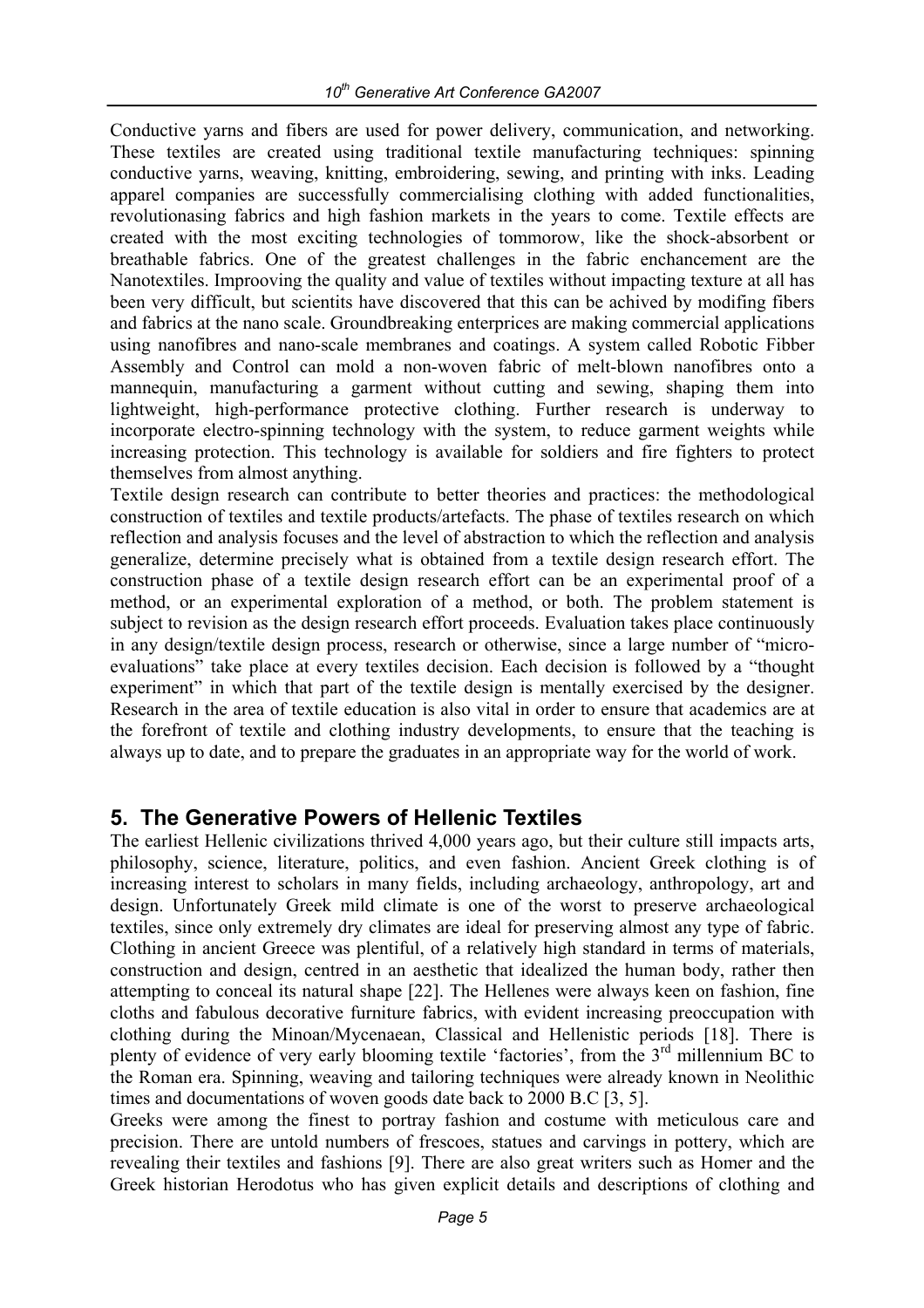textiles [13, 14]. Though there are no surviving textiles of the Hellenic Bronze age, except a few scraps of cloth, the well-known impressions of the Aegean islands of Crete and Sandorini display the complex richness of clothing shapes and designs of the era [4, 27]. During the Hellenic Bronze Age the most widely used fibre was flax along with wool, goat's hair and other animal fibres [7]. Minoan and Mycenaean textiles displayed distinctive colours and dyes characteristic of their art and culture [28]. The belief that classical Greek clothing was plain and not ornamented and that Greeks did not know how to make pattered cloths was an archaeological presumption [11, 12]. It is opposed by the discovered textile fragments, the numerous historical descriptions of heavily pattered and highly elaborate hiton (tunic) and peploi (veils), and their artistic representations, painted on thousands of classical vases, spread around the word's Museums, showing men and women wearing garments covered with figured friezes and all-over elaborate patterns [6, 10]. The Ancient classical Greek costume, which belongs to the draped and wrapped convention, is one of the oldest forms of dress to be found, surviving to the present day in many traditional – and Greek - costumes [2] and in haute couture.Ancient Greek dress was more voluminous then that of the Egyptians, and was most often made of fine woollens, although it is thought that the Greeks also had regular access to linen, hemp cloth and silk [23, 24]. Although the Greek costumes had read no form, they managed to stay the same for many generations [8]. They were mostly made up of rectangles of cloth of various shapes and sizes but basically all stayed the same shape for men and women. Like Egyptian dress, The Greeks made many clothing decisions based on this aesthetic that were less then practical choices [19].

Though no ancient Greek dress has survived, modern designers have interpreted the Hellenic fundamental dress forms, as they are displayed on statues, in countless ways and versions [17]. Pleads light and shade continued to follow their path in history and at other latitudes and longitudes [15, 16]. From the so-called neoclassical dresses of the Directory period to the highly experimental investigations of the designers of the  $20<sup>th</sup>$  century, classical cloth has influenced fashion design in different diverse ways, becoming a power of evolution in the hands of intelligent creators. The endless complex beauties of the simple draped and pleated clothing according to Greco-Roman style caught the eyes of artists of every sort, painters, sculptors and poets, for their delicate artfulness. Over the years styles changed, but the source of interest remained as a perpetual challenge and inspiration to all artists. The drapery in representations of Classical date grafted their aesthetics on to the garments over the years. The return of classical ideal to form in 19<sup>th</sup> century and early 20<sup>th</sup> dresses and Cashmere shawls recall the Greek hiton and himation, and the Roman toga.

Modern designers have interpreted Hellenic fundamental dress forms, in countless ways and versions. Madeleine Vionnet's, whose name is closely bound with the ancient draped cloth, evening gowns in shades of white, recall ancient Greek dresses. Her brilliant creation *The Living Statue* of 1931, implying all the concepts of the aesthetic culture of classical Hellenic clothing, revived the statue of Victory with wings (figure 1, a). Issey Miyake (figure 1, c), who is one of the most highly recognized Japanese designers, gained his esteem with a series of ethereal works of pleads and folds according to the ancient Greek manner, combining advanced technology with precise drawing and ethereal simplicity. Mariano Fortuny created the gossamer dress "Delphos' inspired by Isadora Duncan's dancers and the silk scarf "Knossos", inspired by the Minoan Lady with the scarf, of the  $2<sup>nd</sup>$  millennium BC. The crystallised pleats of Desses (figure 1, d), Fath, Dior, Balenciaga captured a frozen moment of movement of the pleated cloth. The endlessly beauties of Hellenic draped and pleated clothing remained over the centuries a perpetual challenge and inspiration to designers. The culture of Hellenic Textiles are flourishing around the world, moving beyond the traditional Western sphere of influence, as designers explore their cultural, structural and thematic beauty, playing important role in many diverse design disciplines.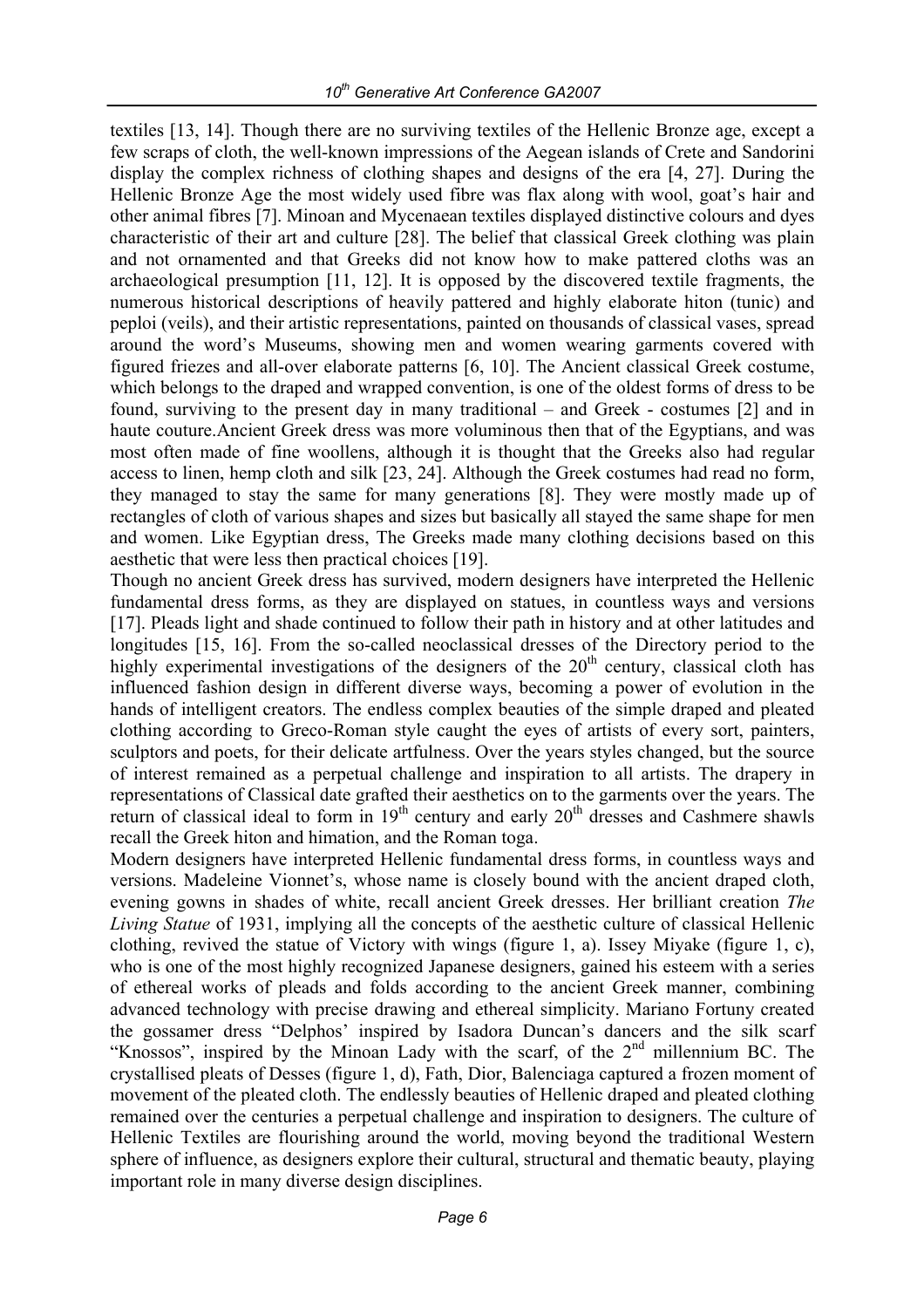

**a** b c d **Figure 1. Real works of art, all inspired by the beauty of the Hellenic cloth. a: Madeleine Vionnet's "Living Statue", 1931; b: Rei Kawakubo dress, 1984; c: Issey Miyake Waterfall body, 1984; d: Jean Desses robes-manteaux, 1960.** 

#### **6. Teaching and Learning Methodologies in Textile Design**

An important issue for the research team was to identify and adopt a teaching-learning methodology. Textile Design education is multidisciplinary, offering a range of textile design specialisms including print, weave, knit and mixed media. It is open and flexible, enabling to cross boundaries from one discipline to another and to direct work towards fashion, interior, craft or gallery outcome. There is a strong emphasis on visual research and drawing for design and concept development. Projects encourage self-motivation and generate personal creative languages. The education of textile designers is by its very nature the education of theory and practice. One cannot separate one from the other without irreconcilably corrupting the historic and process-based links that exist between them. Theory as an agent upon design process/practice, and design process/practice as an agent upon theory, create a symbiosis that are intimately and undeniably bound together. This bond exists both in practice and in teaching processes.

Textile Art/Design students are more accustomed to learning through teamwork, collaborative activities and peer assessment. Some Applied Arts disciplines, such as History of Art, offer a more traditional, academic approach to study. Textile learners prefer a more practical, visual, approach. Design learners are 'visual thinkers'. They appreciate materials, which are well conceived visually, but they can be critical or dismissive of those, which may not meet their aesthetic preferences. Textile artists and designers respond well to materials or activities that provide them with the stimulus to create something. The occurrence of dyslexia in art and design does not affect the design study. Many gifted students who use the new, visually oriented technologies are dyslexic or have other academic learning difficulties. Currently, art and design students are learning to use a range of tools, among which, the most popular are web and e-mail services. In the textile design field the greatest part of learning is independent learning. That does not degrade the role of the instructor. On the contrary, instructors help learning to take place by providing learners with resource materials and chances to test their learning, by giving them feedback on their progress and by helping them to make sense of what they have learned. Textile learning is resource-based. Design learning resources take many forms, including human resources (tutors, fellow-students) and information-type resources (books, databases, on-line databanks, learning packages, lecture notes, manuals). Nowadays, the range of media available to support textile art and design learning is extended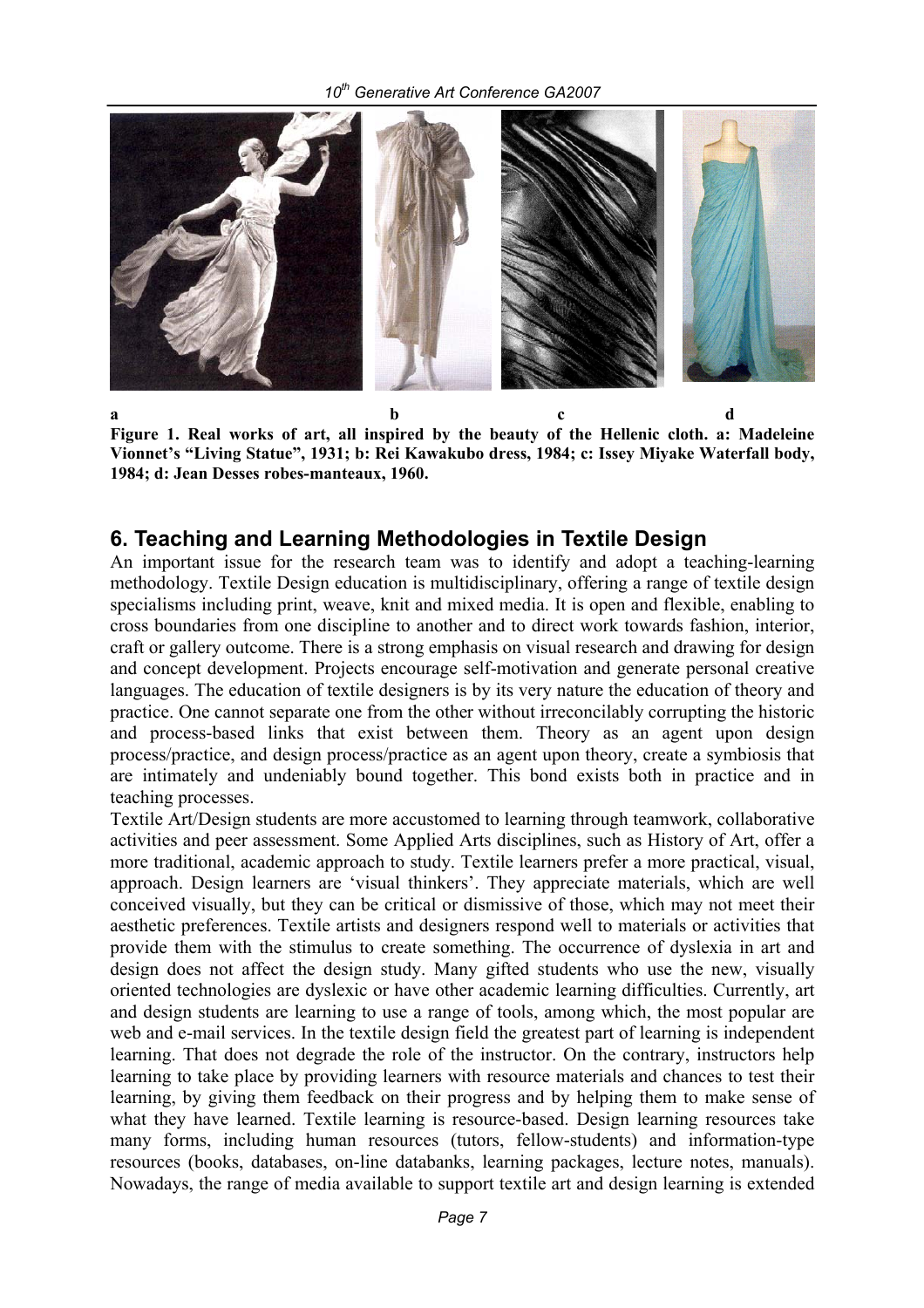due to many technological developments and important learning outcomes can also be achieved through games, simulations and role-play exercises. The research team adopted the independent resource-based and the teamwork learning approach, focusing on the learning side of the teaching-learning equation.

*The adapted teaching methodology* was composed of the following actions: *The first action* of the research team was to point all the participating students in the direction of exploring and studding selected periods of textile art and design. The study, by the participants, of the morphology of antique textiles resulted to innovative products. The *Investigating part* included collection of photographic data, sketches and drawings together with impressions, feelings and ideas, presentation, analysis and evaluation of the selected data, within special design teaching projects. It was comprised of three actions: *Field and desk research*, for an academic semester, of a selected cultural area of textiles. The working team created a flexible learning pathway among the different periods of the history of textiles for the participating students, offering them an optimum learning experience from the design data, and greater incentive to benefit from collaborative approaches to their subject. *Collection of textile designs* from the selected period. The participants had to outline what method of research had been used to obtain the information, what references and information had been sourced and could be utilized, and how the collected data had been organized and filed. *Study* of cultural textile designs, organized according to historic periods, within special lectures on the History of Textiles.

*The second action* was the design teaching projects. The students explored, as sensitively as possible, the developing possibilities of cultural textiles, acknowledging the constituent elements of  $21<sup>st</sup>$  century and the contemporary way of thinking. The teaching projects involved design students trained to the same level in design/textile design. For all the participants the academic and practical work took place at the Textile Design Studio of TEI of Athens. *The Creation part* that followed included the development of the selected designs into new textiles and products by the participants, following the principle that the conformation of a design should be in keeping within its form and structure but not in complete subordination to it. The designs were treated with emphasis on their cultural values and identity. The total work aimed to create designs that fulfil the demands of the modern consumer and can be produced with traditional and computerized means of production. *Creation of new products*, accompanied with examples of the possibilities of their use, of applications and adaptations. The final products in many cases were developed by hand and via computer programmes, thus offering to participating students work interest, versatility and variety of possibilities and applications (Figure 2). All were created during the educational sessions and via special design teaching projects. A parallel market research was required, too.



**Figure 2. Both the jewellery design, c, and the lamb-shade decorations, a, are inspired and follow the motifs of the traditional cloth, b.**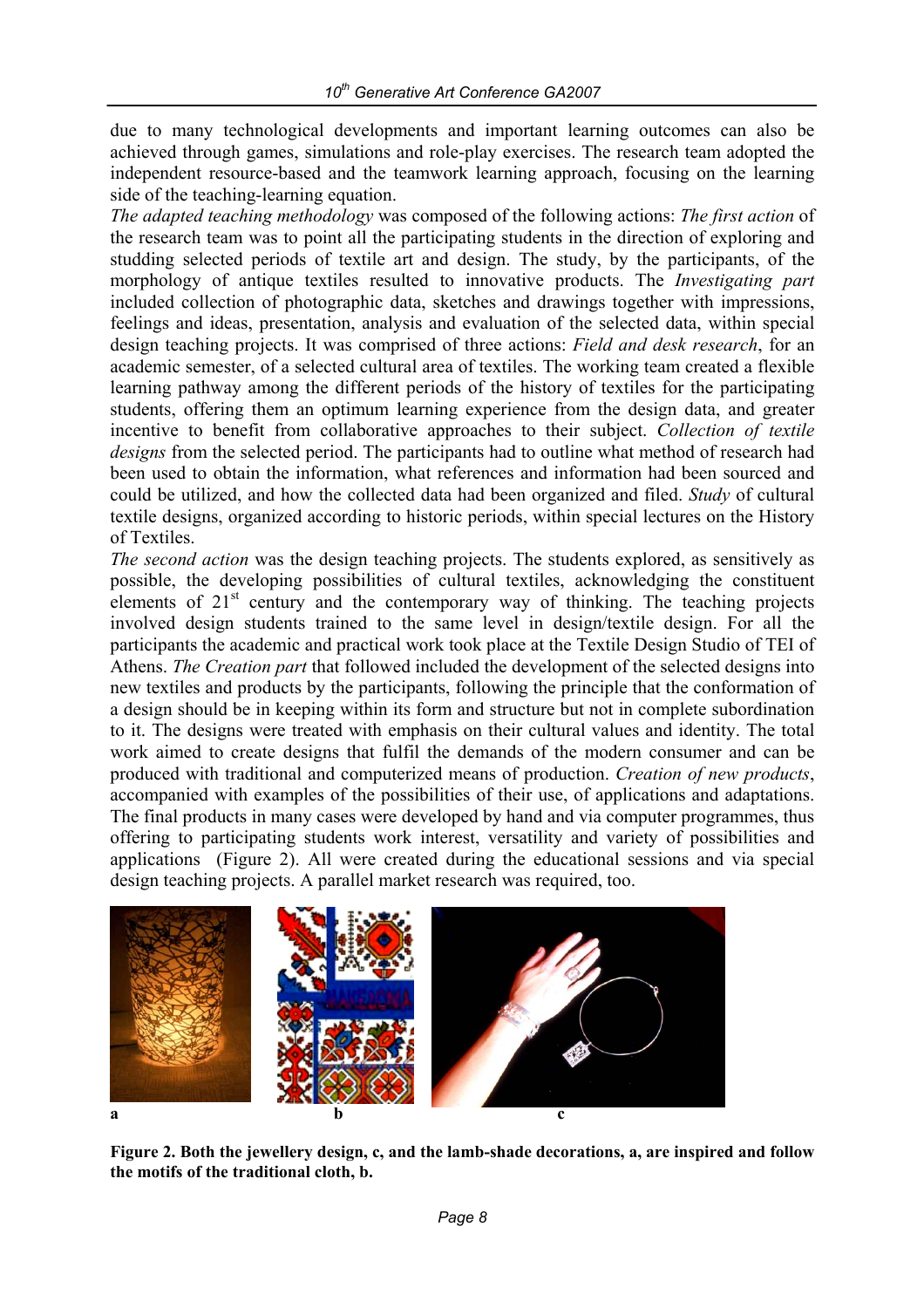The students' creative minds developed techniques and applications, which led to artistic production of innovative forms for personal or decorative use. In accordance to the research work and inspired by the various presentations of female Minoan dresses from the Santorini frescoes, the students of the Textile and Industrial Design Studios of TEI of Athens developed innovative forms for new industrial products, proposing innovative toothbrushes, designed totally according to the figure lines of the Minoan female fashion, and also a lamp shade (Figure 2, a,) and a silver jewellery set (Figure 2, c), both inspired by a traditional embroidery of  $19<sup>th</sup>$  century (Figure 2, b).

# **7. Conclusion**

There were many learning outcomes from the project. The research team realized that research methods need complex referencing for the discovery of relevant information. The identification of sources of information concerning Hellenic and Aegean fashion and textile design was important facet of this discovery process. Analysis of the materials and techniques of textile production in the Aegean, Classical and Roman eras was another element of this important agenda.

Textile and fashion design development is multifaceted and operates on many different levels and across subject areas. In this regard it is also essential to analyse the materials and techniques of fashion and textile production in the modern European Industry. The project assisted in determining the value of providing case study material for the student to develop an understanding of value of deep knowledge of design/textile design history in the active product design process. It is expected that this initiative will provide a working model for developing future projects on culture, textiles and design.

The work of the participants was, directly or indirectly, technologically assisted, so the influence of communication technologies on the designer's sensibility and creativity was employed as criterion of the final evaluation. However, it was found that this influence was to a great extent less evident than expected and it did not limit the artistic freedom in creation. In the time of cultural changes, elements such as sensibility, creativity, personality and cultural heritage are still playing a very important, almost ethical, role in students' aesthetics, generating the power of design with or without the aid of technical processes.

The hope is that this approach to textiles will highlight new frontiers in design production, generate new opportunities for young designers and introduce new approaches to all fields of design education. This proposal aims to stimulate further research for design projects, which will result from historical/cultural data, have identity and inspire unique modern products. Simultaneously, the present work intends to open up new horizons for young textile designers with a spirit for innovation based on respect for their history of design. Thus, the educational work is not limited to the field of textile design; neither does it focus only on Greek textiles or design production. In fact, it aspires to motivate and strengthen European and international intercultural transactions.

# **8. References**

- 1. Abrams, H. (1993), *Textiles 5,000 Years: An International History and Illustrated Survey,* Harris, Jennifer, Inc., Publishers, pp. 161-165, New York.
- 2. Abrahams, E. (1908), *Greek Dress,* London.
- 3. Barber, E.J.W. (1990), *Prehistoric Textiles,* Prinston University Press, New Jersey, USA.
- 4. Beckwith, J. (1954), Textile Fragments from Classical Antiquity, *Illustrated London News*, no. 224, London.